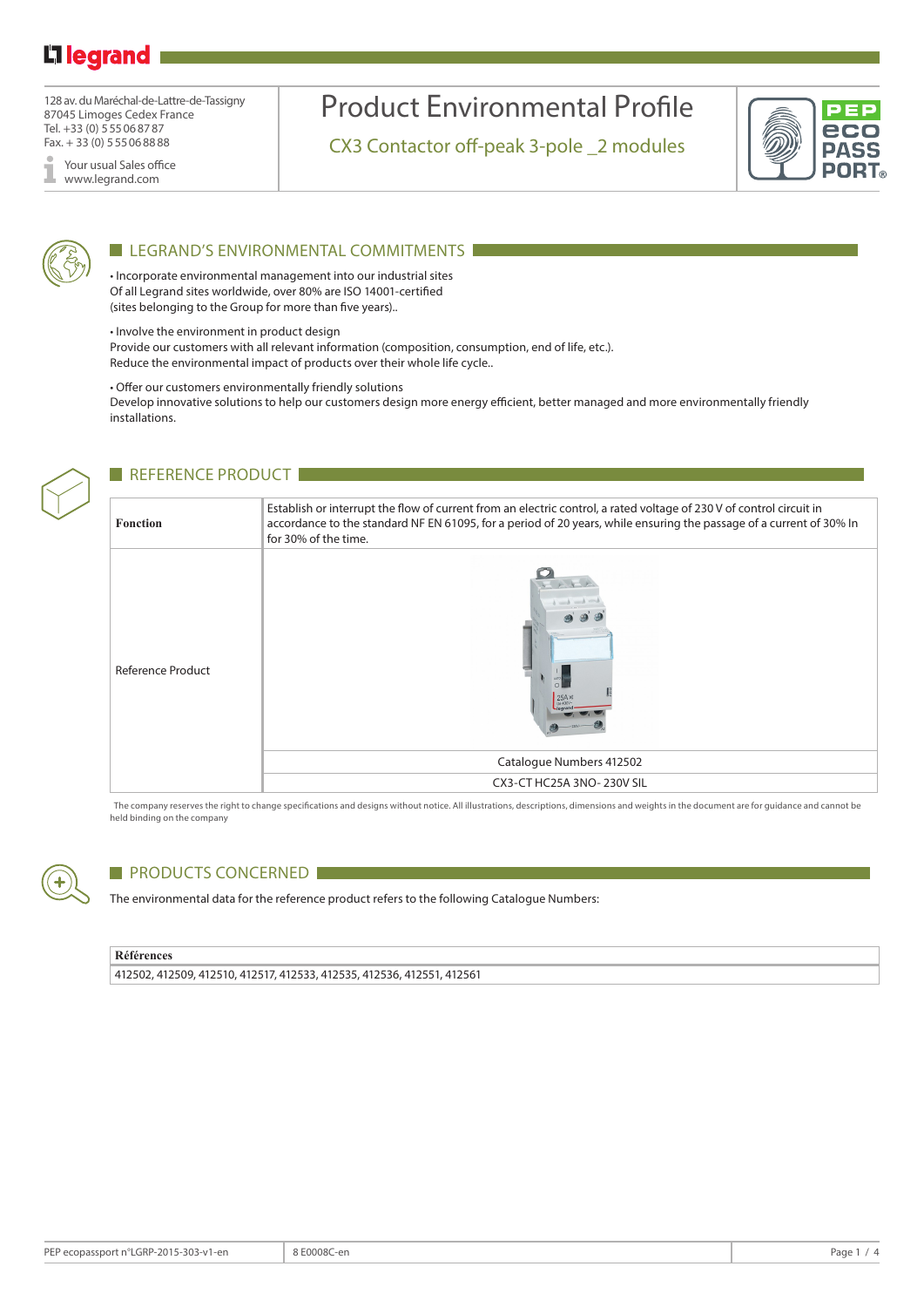128 av. du Maréchal-de-Lattre-de-Tassigny 87045 Limoges Cedex France Tel. +33 (0) 555068787 Fax. + 33 (0) 555068888

Your usual Sales office www.legrand.com

# Product Environmental Profile

CX3 Contactor off-peak 3-pole \_2 modules





### $\blacksquare$  CONSTITUENT MATERIALS  $\blacksquare$

This Reference Product contains no substances prohibited by the regulations applicable at the time of its introduction to the market.At the date of publication of this document, this Reference Product does not contain RoHS substances (2002/95/EC and its revision 2011/65/EU). It contains none of the 138 candidate substances of the candidate list of the REACH regulation dated 19/12/2012.

| Total weight of Reference<br>Product | 222 g (with unit packaging) |                       |       |                           |         |  |
|--------------------------------------|-----------------------------|-----------------------|-------|---------------------------|---------|--|
| Plastics as % of weight              |                             | Metals as % of weight |       | Other as % of weight      |         |  |
| PA                                   | 31.2%                       | Steel                 | 35.5% |                           |         |  |
| PBT                                  | 3.4%                        | Copper alloys         | 18.8% |                           |         |  |
| PP                                   | 1.1%                        | Silver alloys         | 0.2%  |                           |         |  |
| PC                                   | 0.4%                        |                       |       |                           |         |  |
| other plastic                        | 0.3%                        |                       |       | Packaging as % of weight  |         |  |
|                                      |                             |                       |       | Paper                     | 9.0%    |  |
|                                      |                             |                       |       |                           |         |  |
|                                      |                             |                       |       |                           |         |  |
| <b>Total plastics</b>                | 36.4%                       | <b>Total metals</b>   | 54.6% | Total other and packaging | $9.0\%$ |  |

Estimated recycled material content: 17% by mass.



#### **MANUFACTURE**

This Reference Product comes from a site that have received ISO14001 certification..



### **DISTRIBUTION**

Products are distributed from logistics centres located with a view to optimize transport efficiency. The Reference Product is therefore transported over an average distance of 780 km by road from our warehouse to the local point of distribution into the market in Europe

Packaging is compliant with european directive 2004/12/EC concerning packaging and packaging waste.

At the packaging end of life, its theoretical recycling potential is of 100% (in % of the mass of the packaging)



#### **INSTALLATION**

Installation components not delivered with the product are not taken into account.



## $\blacksquare$  USE  $\blacksquare$ Servicing and maintenance:

Under normal conditions of use, this type of Product requires no servicing or maintenance

#### Consumable

No consumables are necessary to use the Reference Product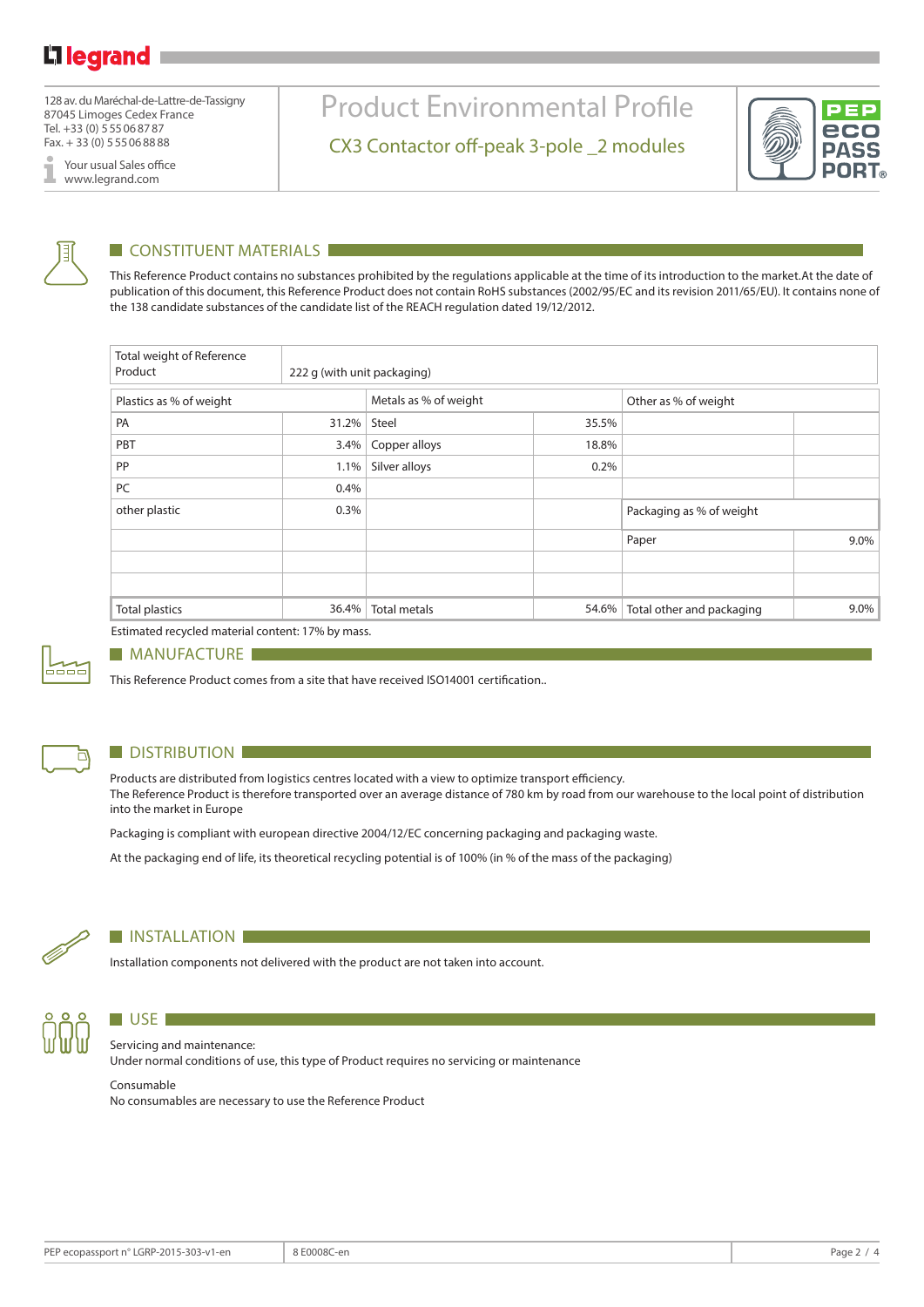128 av. du Maréchal-de-Lattre-de-Tassigny 87045 Limoges Cedex France Tel. +33 (0) 555068787 Fax. + 33 (0) 555068888

Your usual Sales office I www.legrand.com



### **END OF LIFE**

Development teams integrate product end-of-life factors in the design phase. Dismantling and sorting of components or materials is made as easy as possible with a view to recycling or failing that, another form of reuse.

Product Environmental Profile

CX3 Contactor off-peak 3-pole \_2 modules

#### • Recyclability rate

Calculated using the method described in the IEC/TR 62635 technical report, the recyclability rate of the product is estimated as 98%. This value is based on data collected from a technological channel using industrial procedures. It does not pre-validate the effective use of this channel for end-of-life electrical and electronic products.

#### Separated into:

| - Plastic materials | $: 34 \%$ |
|---------------------|-----------|
| - Metal materials   | $: 55 \%$ |
| - Other materials   | $: 0\%$   |
| - Packaging         | 9%        |



#### **ENVIRONMENTAL IMPACTS**

The evaluation of environmental impacts examines the stages of the reference product life cycle: manufacturing, distribution, installation, use, and end of life. It is representative from products marketed and used in Europe, in compliance with the local current standards The following modelling elements were taken into account:

| Manufacture   | Unit packaging taken in account. As reguired by the "PEP ecopassport" programme all transports for the manufacturing of the<br>Reference Product, including materials and components, has been taken in account.                                                                                                                                                                                                               |
|---------------|--------------------------------------------------------------------------------------------------------------------------------------------------------------------------------------------------------------------------------------------------------------------------------------------------------------------------------------------------------------------------------------------------------------------------------|
| Distribution  | Transport between the last Group distribution centre and an average delivery to the sales area                                                                                                                                                                                                                                                                                                                                 |
| Installation  | Installation components not delivered with the product are not taken into account.                                                                                                                                                                                                                                                                                                                                             |
| Use           | • Under normal conditions of use, this type of Product requires no servicing or maintenance<br>. No consumables are necessary to use the Reference Product<br>• Product category : passive product<br>• Use scenario : non-continuous operation for 20 years at 30% of rated load, during 30% of the time. This modelling duration<br>does not constitute a minimum durabilty requirement<br>• Energy model: Europe, year 2002 |
| End of life   | In view of the data avalaible on the date of creation of the document, and in accordance with the requirements of the PCR of<br>the «PEP ecopassport» programme, transport of the Reference Product by road only once, over a distance of 1000 km, to a<br>processing site at end of life was counted.                                                                                                                         |
| Software used | EIME V5 and its database "Legrand-2012-10-31 version 3" made from the database "CODDE-2012-07"                                                                                                                                                                                                                                                                                                                                 |

DVC **PORT**